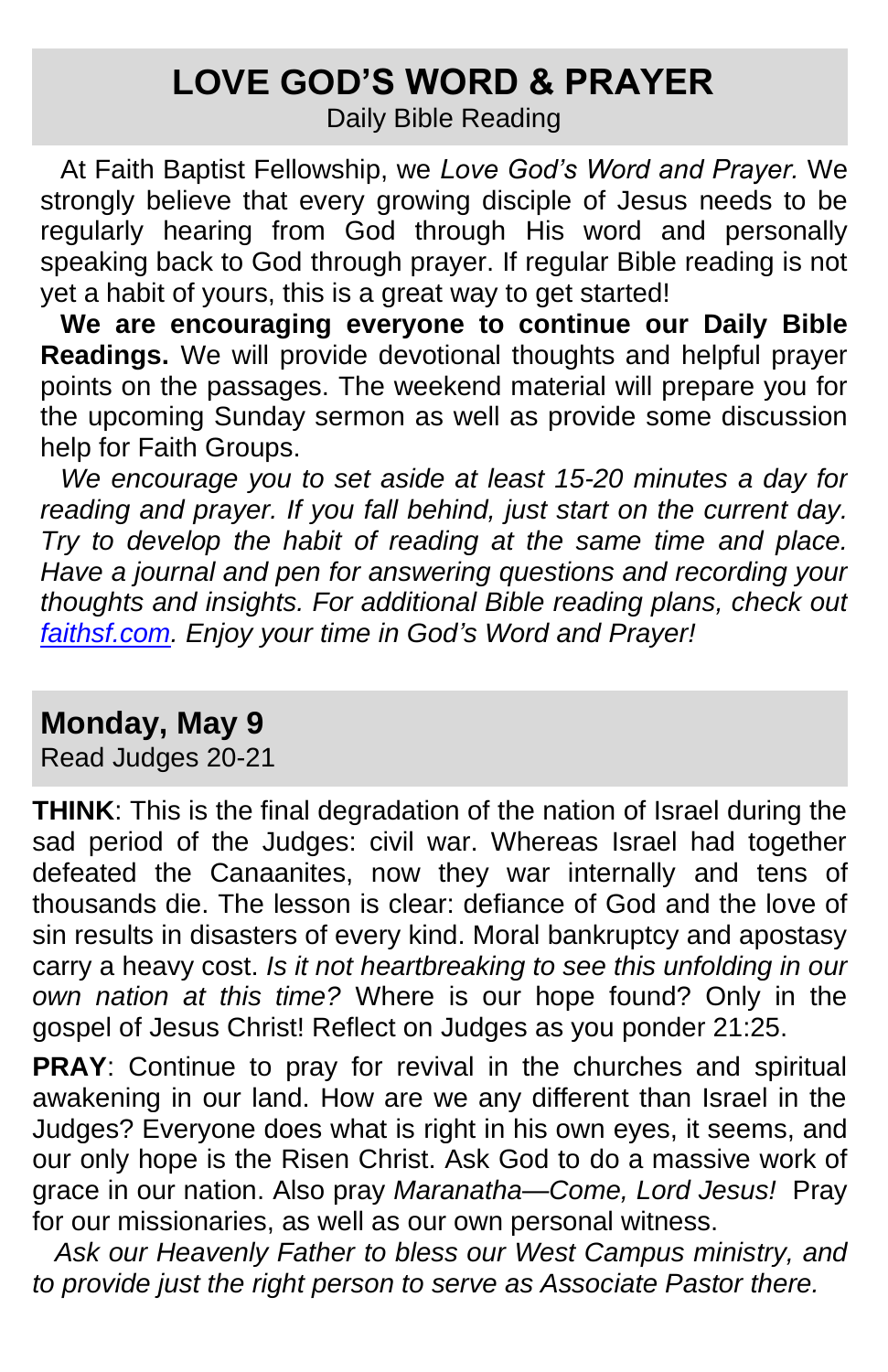#### **Tuesday, May 10** Read Ruth 1

**THINK**: The story of Ruth is certainly a grand breath of fresh air after reading Judges! This account makes clear that God was still very much at work even as the sad period of the Judges unfolded, for through this remarkable woman Ruth the Messiah will eventually come! Praise God. What brings Naomi and her husband to Moab? What tragic things unfold there? Why does Naomi want to send the young ladies home to their families? Why does Ruth refuse to leave her mother-in-law? Reflect on Ruth's amazing statements in 16-17.

**PRAY**: Thank God that even in the worst of times he is still working out his will and bringing his plan to fruition! Rejoice that through Ruth he will send his Messiah. Ask God to give you the will to trust him and obey him as Ruth did in her difficult circumstances. Pray for Angela Myers and her team as they are preparing now for VBS coming in early summer. Is God calling you to help? *Ask God to bring fruit and growth to our South Campus ministry.* 

## **Wednesday, May 11**

Read Ruth 2

**THINK**: What kind of man was Boaz? Ruth is clearly willing to work for what she and Naomi need. What was *gleaning?* It becomes clear that for a young woman to glean among the harvest workers carried some danger. What special protections and provisions does Boaz make for Ruth in her gleaning? What is *levirate marriage?* (You may need to consult a Study Bible to learn this.) Keep in mind that this remarkable story is actually part of the unfolding of God's plan to redeem all of us through sending Jesus as Messiah! Hallelujah!

**PRAY**: Praise God for his provision and protection of Ruth, and even more so, of all of us who are his children! What truths did you glean from this chapter? Pray about each one. Thank God for his loving grace in your life, for Jesus Christ your Savior, for God's word the Bible, for a loving fellowship of believers to belong to. What special circumstances or needs do you need to pray about today? *Call upon the Lord to provide all our financial needs as a church.*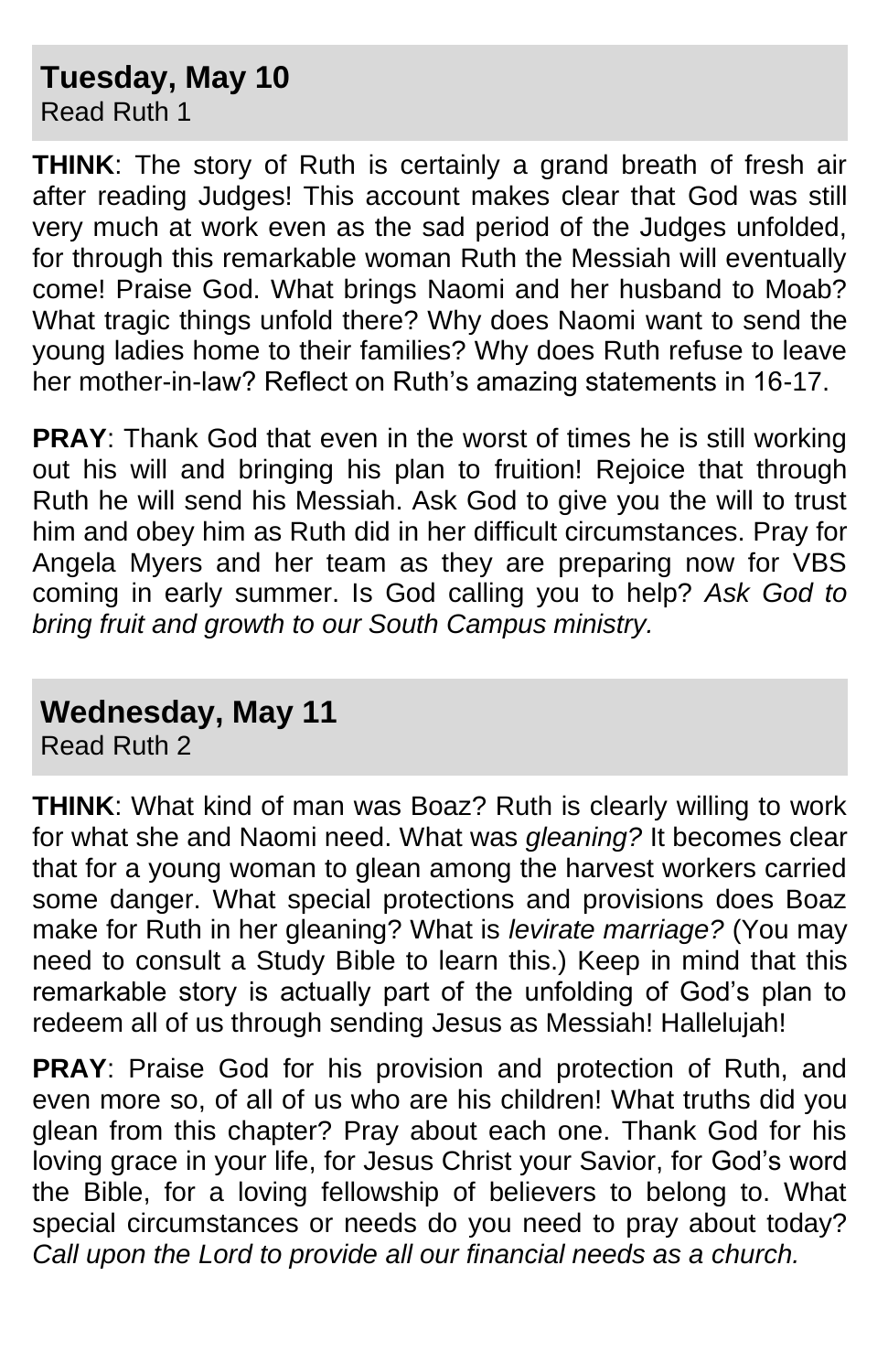#### **Thursday, May 12** Read Ruth 3

**THINK**: What a beautiful gospel story unfolds in this chapter. There are details here that we cannot relate to, from another time and culture. Nevertheless, the symbolism is quite obvious: there is a need; Ruth is guided by her mother-in-law to request the "covering" of the kinsman-redeemer, Boaz; he responds with grace and wisdom and a kind provision for Ruth and Naomi. We have a need; Jesus came to meet our need and provide our redemption; by faith we call upon him to save us; he is willing and able to deliver us. Hallelujah! What a Savior! Thanks be to God.

**PRAY**: What a blessing to reflect on this account from Ruth. Pray a prayer of thanks to God: first, for his word, the Bible, and this book of Ruth; second for our own Redeemer, Jesus Christ, the Son of God; finally for the grace and kindness of God in mercifully sending his Son and planning such a marvelous salvation for all who call upon him to save them. Pray also for our witness to others who need to hear the good news of the great Redeemer, Jesus Christ.

*Ask God to provide clear guidance and direction for Faith!*

**Friday, May 13**

Read Ruth 4

**THINK**: What a wise man Boaz proves to be! He negotiates the terms of agreement for his redemption of Ruth (making her his bride, in accordance with their cultural custom and God's law) in a brilliant and insightful way. This is the grace and wisdom of God: for in this way, not only does Ruth find a husband and provider, but also Ruth and Boaz become an important link in the family chain leading to King David and then to Jesus Christ himself! (see Matthew 1:5) Can you feel the delight of Naomi at God's goodness toward her?

**PRAY**: This book is a delightful example of God's gracious *special arrangements.* Ruth got a husband and provider; *you got a Savior!*  Pray a prayer of praise to our Sovereign and All-Wise God. What attributes of God have you seen displayed in the book of Ruth? Praise God for them all. Praise him especially for your Redeemer, Jesus Christ. Pray for the youth and adults going to Alaska as they communicate God's love and *special arrangements* to people.  *May God help us keep the main thing the main thing: Jesus!*